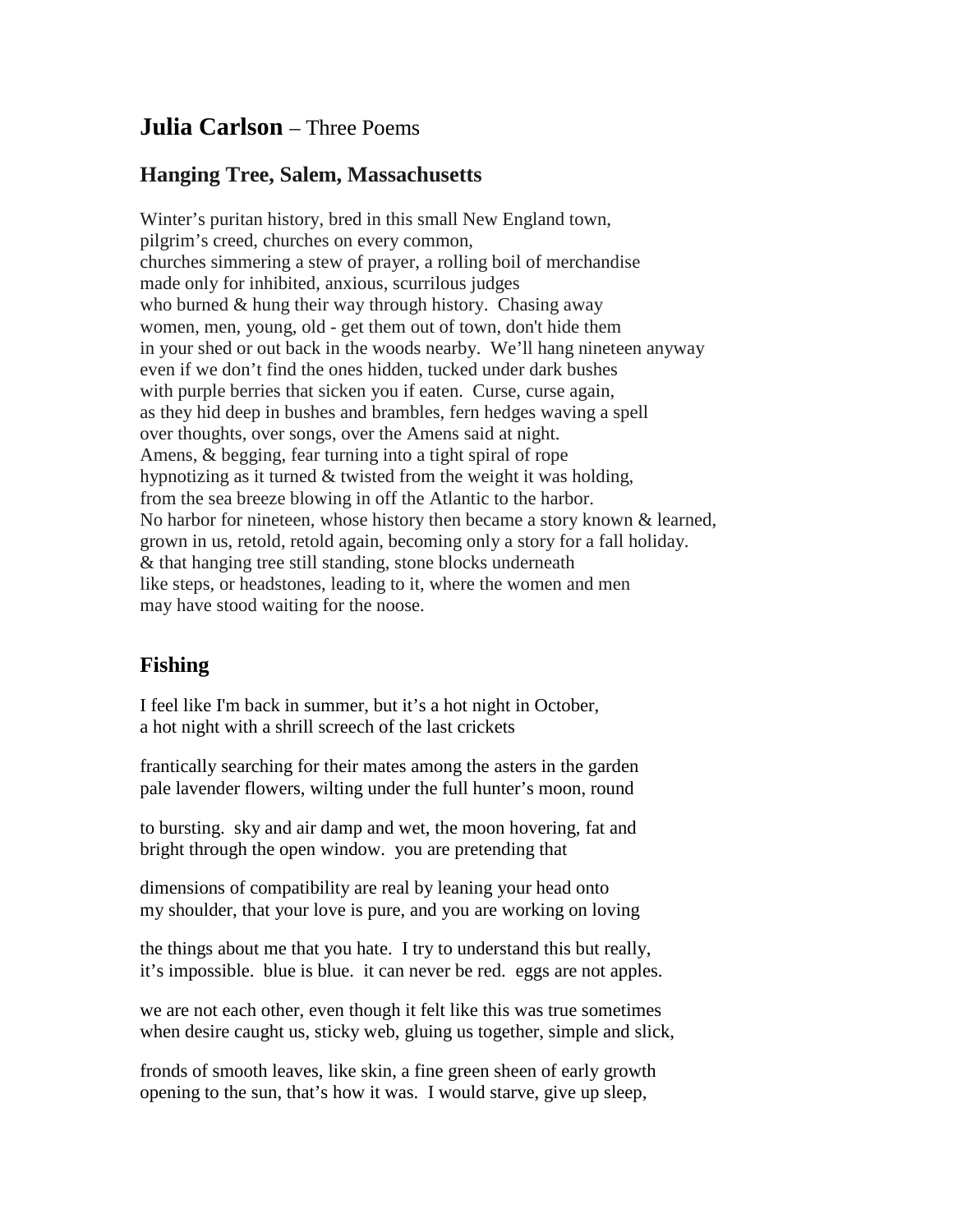work my fingers to the bone, to taste that again. we should forget that place where we belonged, where we've always belonged until now.

you took what you wanted from our chaotic riot, so did I, even when covered in dirt, paint, mud, you knew instinctively which. deception can rise like smoke

from a dying fire. when the phone rings, don't answer, let possibilities disconnect, surpass expectations, the ones we saw on tv together, when we watched tv together.

tomorrow we'll go fishing, thread the worm on the hook, toss the line into the water, wait, wait and watch the moon, a mirror in the dark water, as the bait sinks down.

After Reading Night Sky with Exit Wounds (Ocean Vuong)

Phrases loping across the page in rhythms of three or four words sink into my head songs full of anguish but never regret.

Maybe regret for deaths seen, limbs of blood moved, none for the steps pulling him alive, inch by dark inch to New York City.

The Vietnam War so ancient to anyone born post 1968, another history class required for college.

Danang - zilch to 17- year old American kids mall rats who study, shop, play basketball & ask parents for date money.

Not worrying about Father, a bullet hole in his head & a black gun muzzle held between thumb and finger, dangling just so.